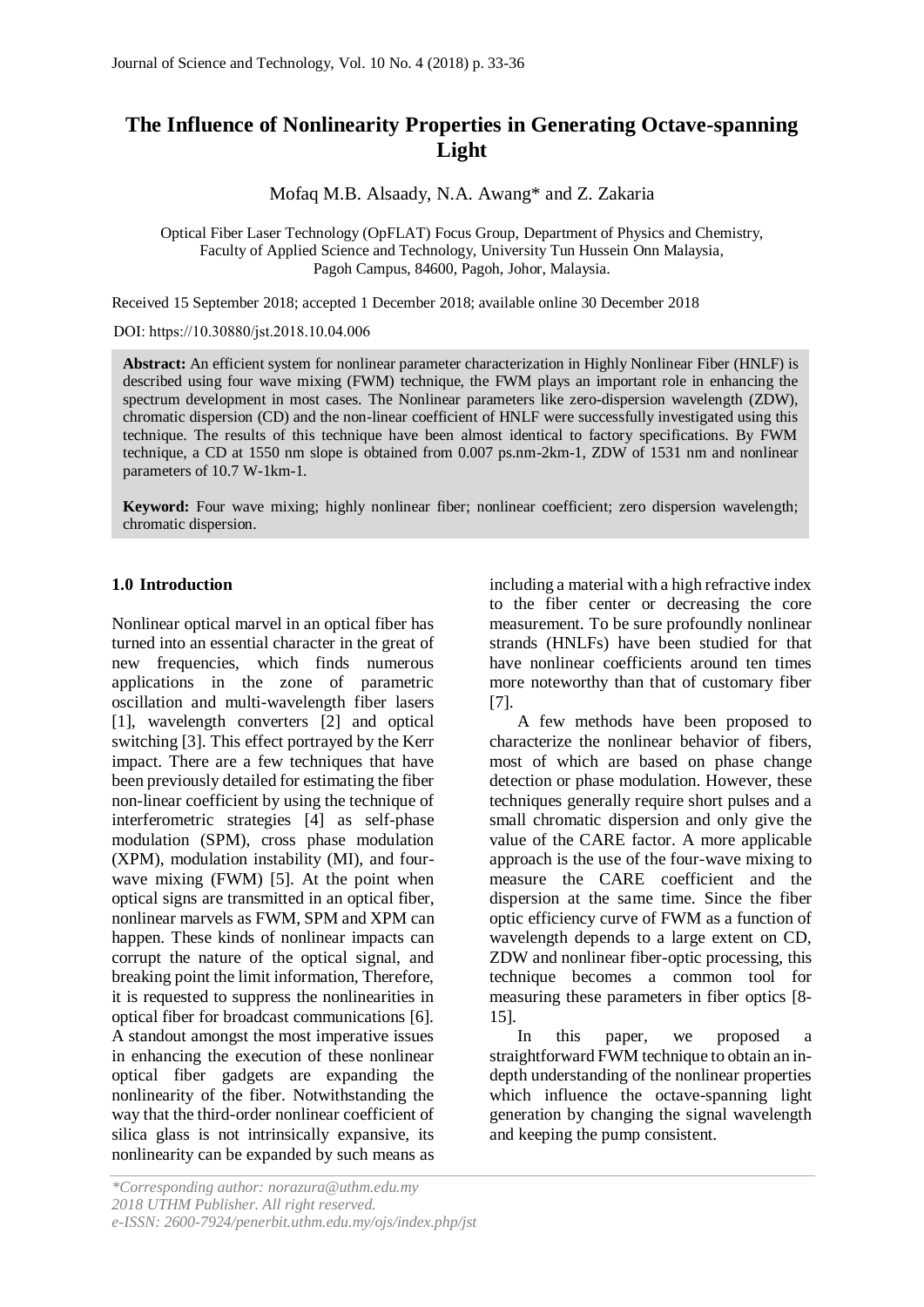#### **2.0 Experimental setup**

Fig. 1 shows a schematic diagram of the nonlinear parameter in the HNLF through FWM method. The fundamental segments are a 50 m long HNLF and a 3dB coupler. The HNLF is utilized like the nonlinear medium to create FWM while two signals (pump, PP, and signal, PS) travel in this fiber. In the setup, two VENTURI (TLB-8800) Tunable Laser Sources (assigned TLS1 and TLS2); with tuning ranges from 1515 nm to 1630 nm. Also, wavelengths of 0.015 nm are utilized as a signal, PS, and pump, PP sources. Both PP and PS are joined with a 3 dB coupler. Yokogawa (AQ6370D) Optical Spectrum Analyzer (OSA) with 0.02 nm determination data transfer capacity is utilized to analyze the FWM generation.

In the setup, we propose generating FWM for each S, C, L and U band. In the S-band region, the pump, PP at 1515 nm and the signal, PS is varying wavelength from 1515.2 nm to 1521 nm with an average power of 10 dBm are used which is shown in Fig. 2. For the C-Band region, PP at wavelength 1530 nm and PS is varied from 1530.2 nm to 1536.6 nm at 10 dBm are used which is shown in Fig. 3. Fig. 4 and Fig. 5 show graph spectrum for L band and U band region when PP at a wavelength of 1565 nm and 1625 nm are used for PS varying from 1565.2 nm to 1572 nm and 1625.2 nm to 1635 nm, respectively.



**Fig. 1** Schematic diagram for generating FWM effect in the HNLF.



**Fig. 2** Generating FWM in S-band.



**Fig. 3** Generating FWM in C-band.



**Fig. 4** Generating FWM in L-band.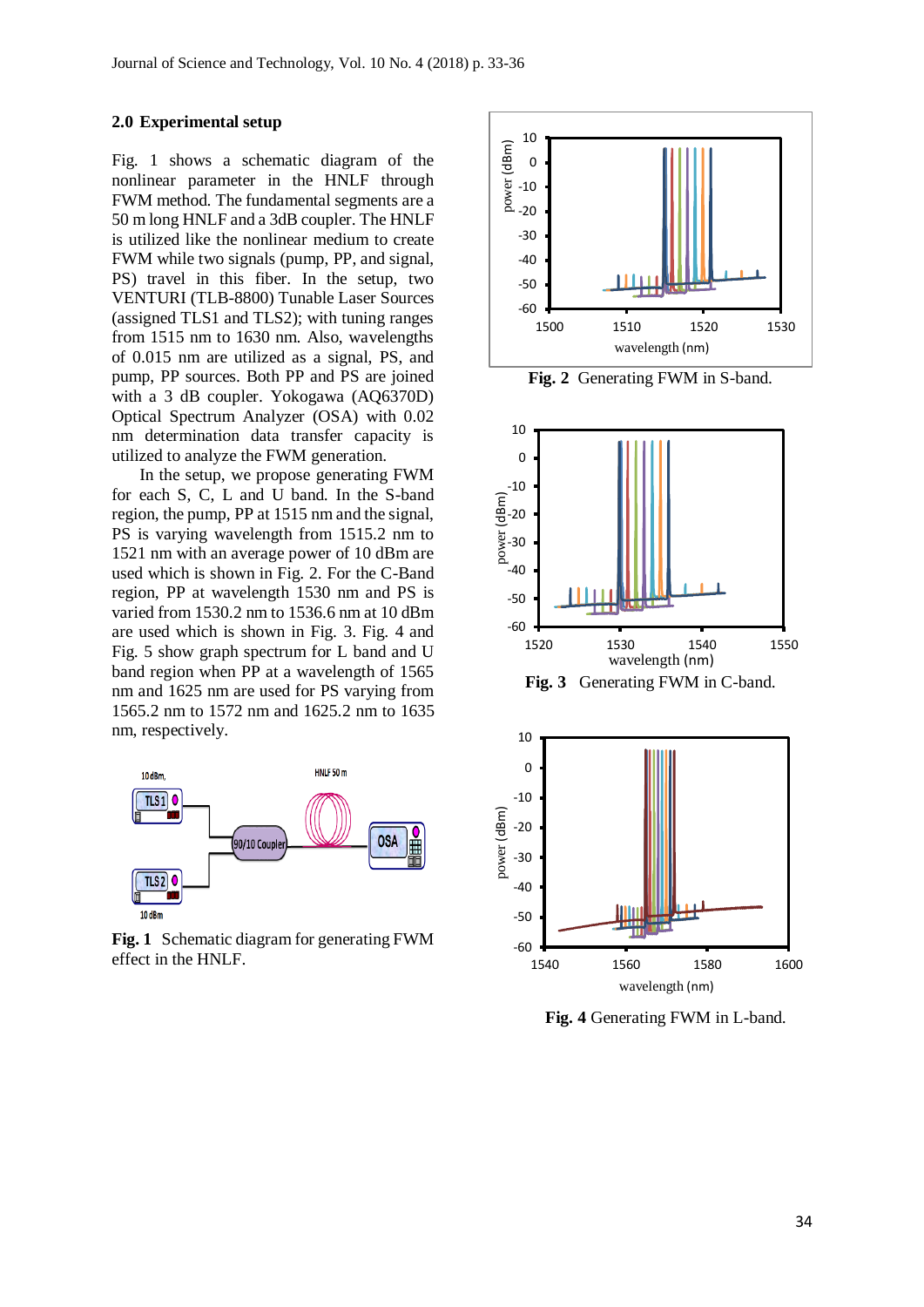

**Fig. 5** Generating FWM in U-band.

### **3.0 Results and Discussion**

In order to measure the ZDW, λo, FWM technique is used. By varying the pump and signal wavelengths, with a wavelength detuning of 0.3 nm in order to get the highest values of FWM power in the range 1510 nm to 1560 nm, shown in Fig. 3 to Fig. 5. In order to determine the ZDW, a TLS with broad tuning range is needed in this experiment. The scanning pump laser wavelength must pass over the ZDW of the HNLF to obtain a phasematched FWM efficiency curve for a HNLF. Fig. 3 to Fig. 5 show that the generation of this idler depends on the power of the pump and signal wavelengths when a strong pump transfers its power to create the idler signal. From this spectrum, the FWM power is measured and the resulting spectrum is shown in Fig. 6 where it illustrates the clash point FWM power between both signal wavelengths at 1532 nm. This is because the phase-matching condition is fully satisfied at that point where it can be assumed as a ZDW. Therefore, the ZDW obtained from this technique is 1532 nm, which is approximately the ZDW value as provided by the manufacturer.

In order that verifies ZDW, we compare the measured value with our calculated result obtained from

$$
P_F(L, \Delta \beta) = \eta(\Delta \beta) \gamma^2 L_{eff}^2 P_s P_p^2 e^{-\alpha L} \qquad (1)
$$



**Fig. 6** The FWM efficiency against the wavelength and ZDW point.

where  $P_s$  and  $P_p$  are the two input source and pump powers at  $\lambda$  (s )and  $\lambda$  p source and pump wavelength, respectively, L is the length of the optical fiber and  $\alpha$  is the absorption coefficient

$$
\eta = \frac{\alpha^2}{\alpha^2 + \Delta \beta^2} \left[ 1 + \frac{2e^{-\alpha L} (1 - \cos(\Delta \beta L))}{(1 - e^{-\alpha L})^2} \right] \tag{2}
$$

and the phase-mismatching equation,  $\Delta \beta$  as a function of the dispersion slope, S and pump wavelength

$$
\eta = \frac{\alpha^2}{\alpha^2 + \Delta \beta^2} \left[ 1 + \frac{2e^{-\alpha L} (1 - \cos(\Delta \beta L))}{(1 - e^{-\alpha L})^2} \right] \tag{3}
$$

which demands the power and efficiency of FWM, η, respectively. These values can be obtained by adjusting the wavelength of the pump to a value lower than the ZDW value indicated by the manufacturer. Eq. 1 requires the HNLF fiber length, L, absorption coefficient, α, as well as the dispersion slope at  $1550 \text{ nm} = 0.007$ ps/(nm2.km), which we obtained from the manufacturer's data sheet with values of L  $= 50$  m,  $\alpha = 0.000168$  m-1, , respectively. Table 1 shows the comparison between nonlinear parameters of HNLF by the manufacturer and the experimental.